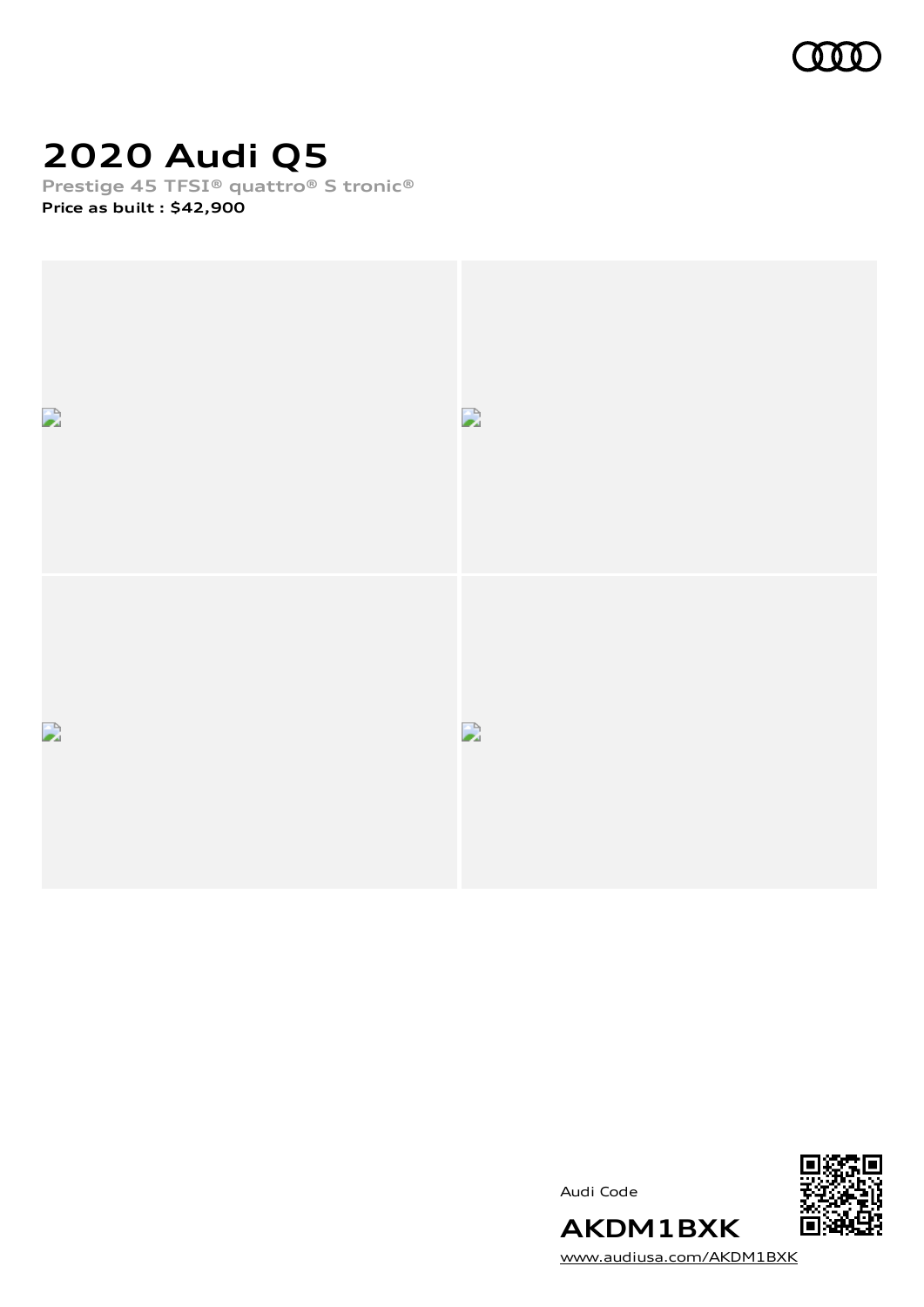## **Summary**

#### **Audi 2020 Audi Q5** Prestige 45 TFSI® quattro® S tronic®

**Price as buil[t](#page-8-0)** \$42,900

#### **Exterior colour**

Moonlight Blue metallic

## D

#### **Further Information**

Type of vehicle Used car Mileage 40,626 miles No

**Warranty**

#### **Interior colour**

Seats Rock Gray Dashboard Granite Gray/Rock Gray Carpet Granite Gray Headliner Gray

#### **Audi Code** AKDM1BXK

**Your configuration on www.audiusa.com**

[www.audiusa.com/AKDM1BXK](https://www.audiusa.com/AKDM1BXK)

**Commission number** 9ce4b3220a0e09b1790e

### **Technical Specifications**

Engine type 2.0-liter four-cylinder Displacement/Bore and 1,984/82.5 x 92.8 cc/mm stroke Torque 273 lb-ft@rpm Top track speed 130 mph mph Acceleration (0 - 60 mph) 5.9 seconds seconds Recommended fuel Premium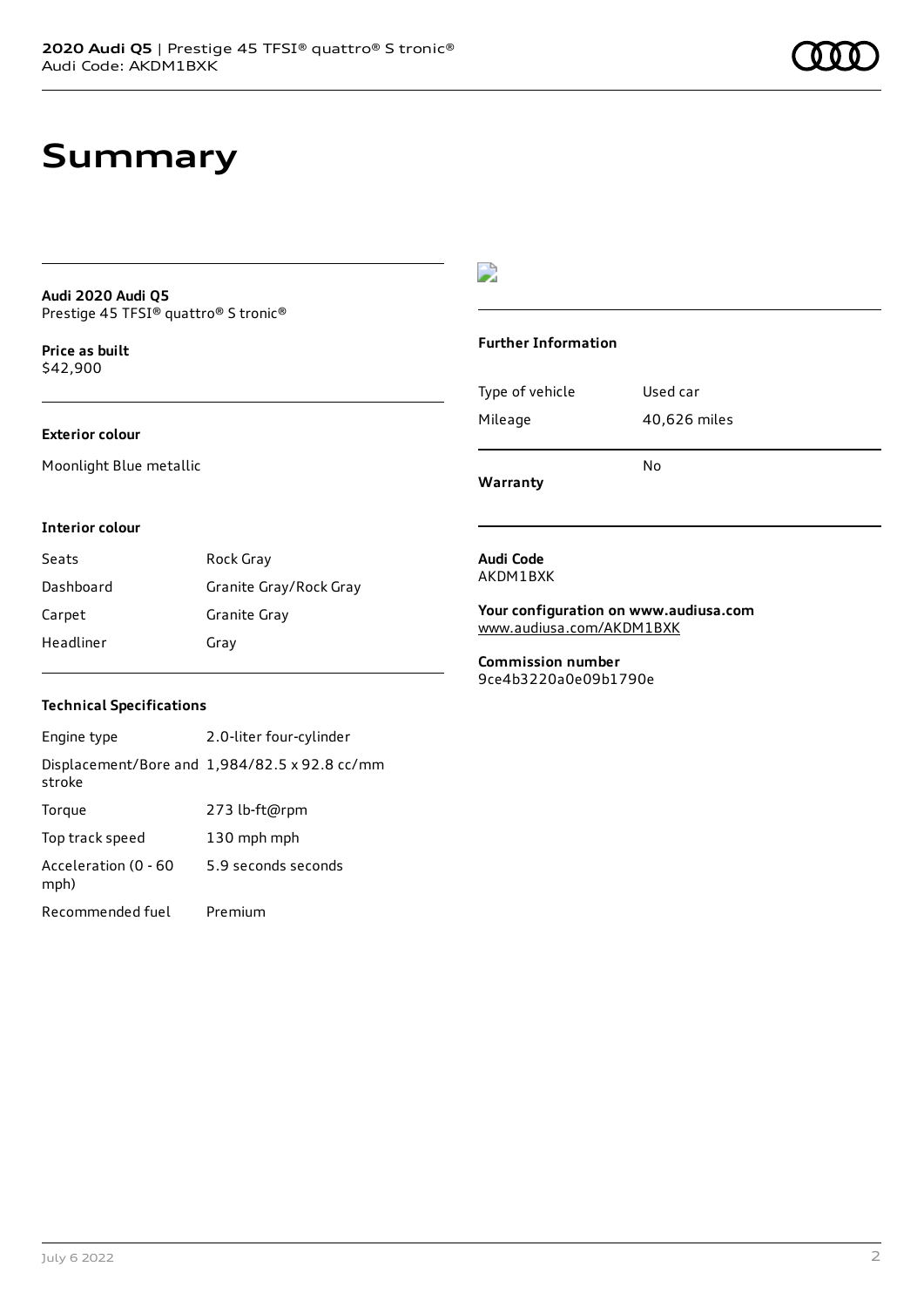

# **Standard features**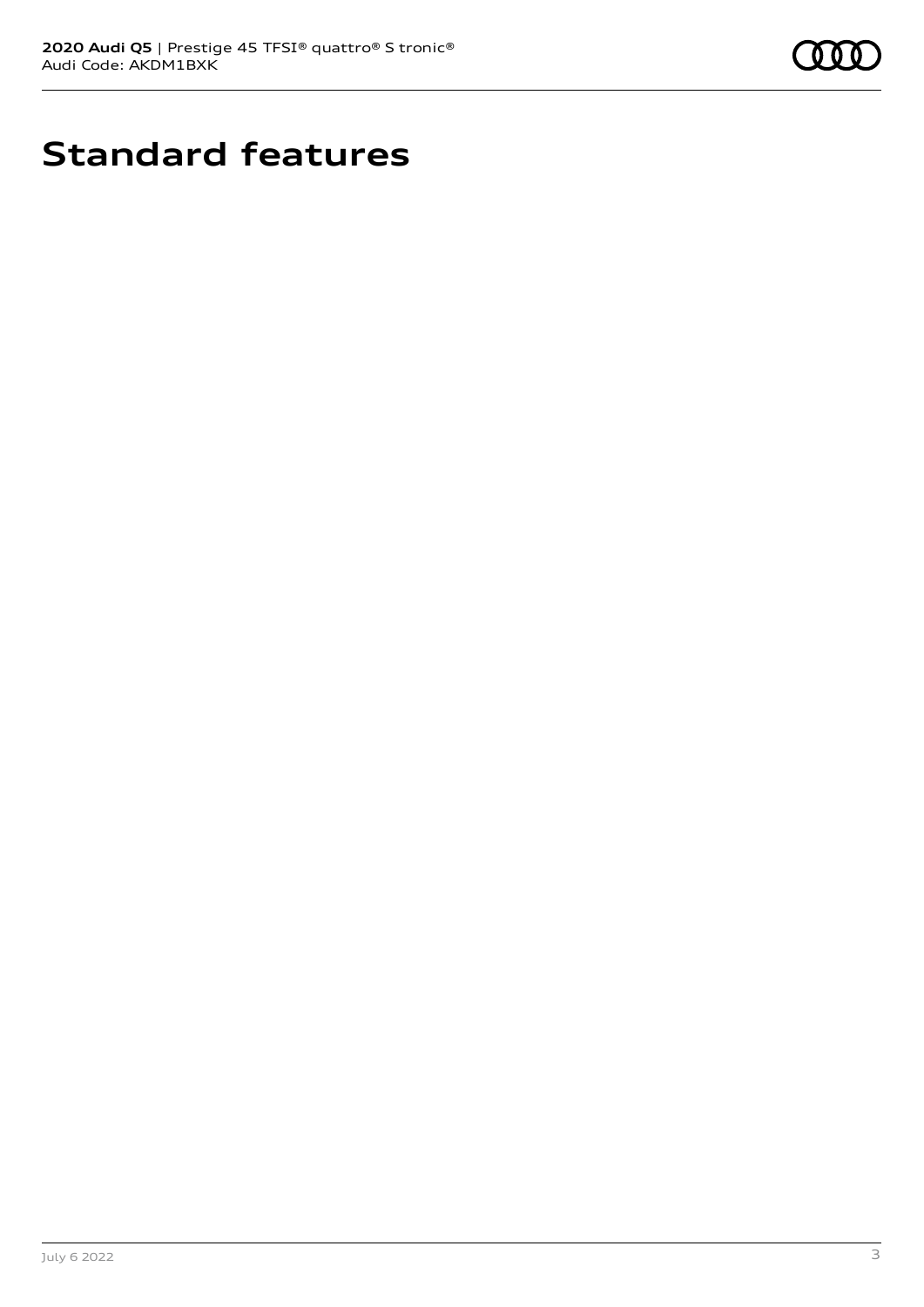# **Dealer remarks**

Certified. Moonlight Blue Metallic 2020 Audi Q5 45 Prestige quattro quattro 7-Speed Automatic S tronic 2.0L TFSI 2020 Audi Q5 45 Prestige in Moonlight Blue Metallic, Rock Gray w/Leather Seating Surfaces, ABS brakes, Adaptive Cruise Control w/Traffic Jam Assist, Alloy wheels, All-Weather Floor Mats, Audi Active Lane Assist, Audi Advanced Key, Audi Connect PRIME & PLUS, Audi Phone Box, Audi Pre Sense Rear, Audi Side Assist, Audi Virtual Cockpit, Auto-Dimming Power Folding Exterior Mirrors, Bang & Olufsen Sound System w/3D Sound, Black Optic Package, Cold Weather Package, Compass, Convenience Package, Convenience Plus Package, Driver Assistance Package, Driver Seat Memory, Dual Pane Acoustic Glass for Front Side Windows, Electronic Stability Control, Front Door Sills w/Aluminum Inlay, Front dual zone A/C, Gray Brown Fine Grain Ash Natural Wood Inlays, Head-Up Display, Heated door mirrors, Heated front seats, Heated Rear Seats, Heated Steering Wheel, Illuminated entry, Interior Lighting Plus Package, Leather Seating Surfaces, Leatherette Covered Center Console & Door Armrests, LED Headlights, Low tire pressure warning, Matte Black Roof Rails, Panoramic Sunroof, Park Assist, Power Adjustable Steering Column, Power Liftgate, Prestige Package, Radio: MMI Navigation Plus w/MMI Touch, Remote keyless entry, SiriusXM All Access Service, Stainless Steel Trunk Sill, Titanium Black Exterior Trim, Top View Camera System, Traction control, Traffic Sign Recognition, Trailer Hitch, USB Charge Ports for Rear Seats, Wheels: 19" 5-Spoke Dynamic Design Partly Polished, Wheels: 20" Audi Sport 5-Arm-Offroad Design.

2020 Audi Q5 45 Prestige in Moonlight Blue Metallic. 22/28 City/Highway MPG

Audi Certified pre-owned Details:

\* Includes 24/7 Roadside Assistance emergency towing, collision, jump start, flat tire change, emergency fuel service, lock-out service, extrication service, Audi assist, CARFAX Vehicle History Report and SiriusXM satellite radio complimentary 90 day subscription. If Audi New Vehicle Limited Warranty (NVLW) coverage remains at time of CPO purchase, CPO Limited Warranty Coverage commences upon expiration of NVLW and continues until 5 years from vehicle's original in-service date with no mileage limitation. If NVLW coverage has expired at time of CPO purchase, CPO Limited Warranty coverage commences at time of purchase and continues for 12 months with no mileage limitation. Limited warranty is transferable between private parties.

\* Limited Warranty: 12 Month/Unlimited Mile beginning after new car warranty expires or from certified purchase date

- \* Warranty Deductible: \$0
- \* 300+ Point Inspection
- \* Roadside Assistance
- \* Transferable Warranty
- \* Vehicle History

Awards:

\* 2020 KBB.com Best Buy Awards

Don't wait. Contact us on-line or call us now at 781-261-5000 to confirm availability and schedule your test drive today.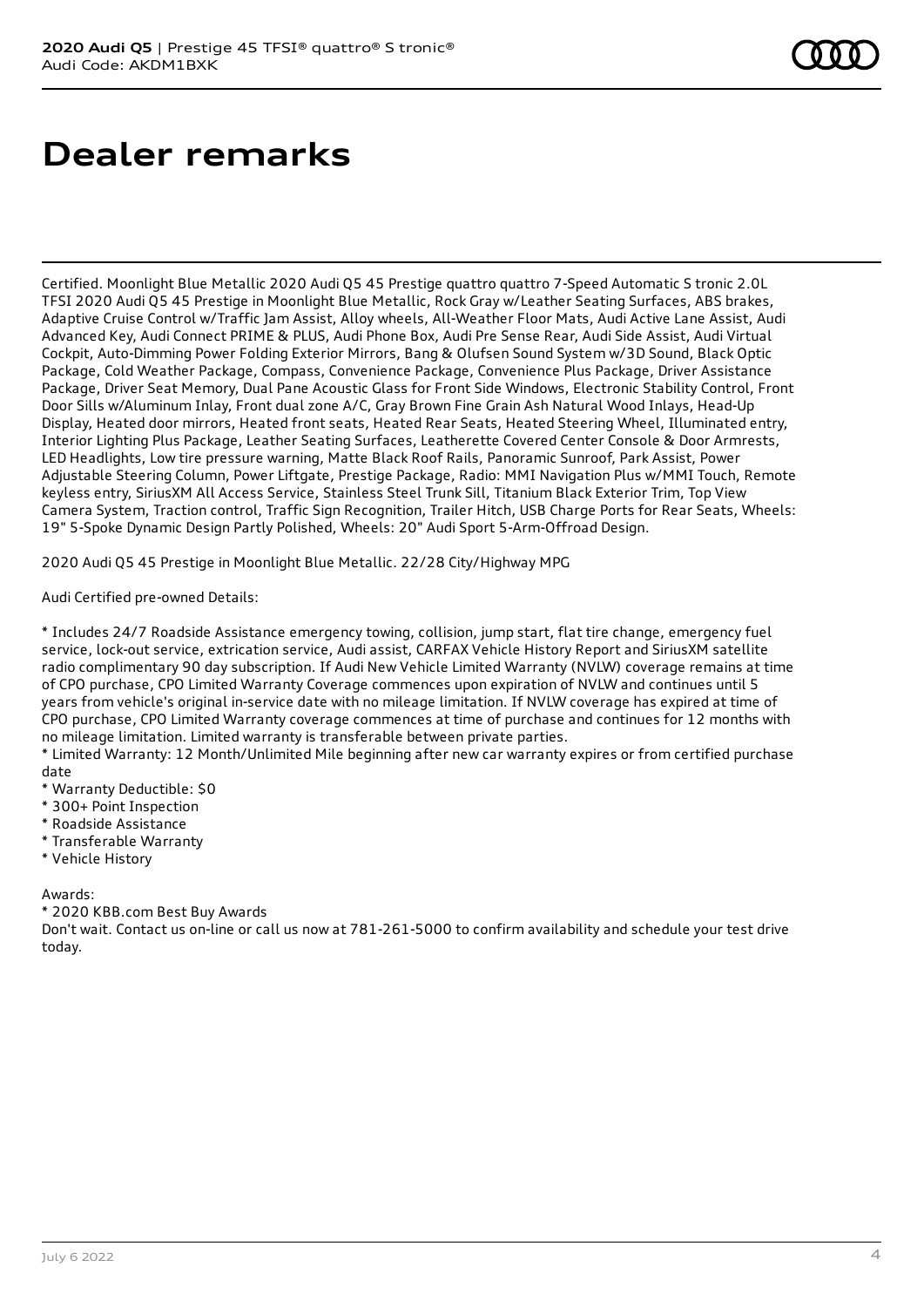# **Technical Specifications**

## **Engineering | Performance**

| Engine type                                 | 2.0-liter four-cylinder                                      | Steering type                              | Electromechanical power steering                                     |
|---------------------------------------------|--------------------------------------------------------------|--------------------------------------------|----------------------------------------------------------------------|
| Power Level                                 | 45                                                           |                                            | system                                                               |
| Displacement                                | 2.0 l                                                        | Turning diameter, curb- 38.4 ft<br>to-curb |                                                                      |
| Max. output ps/hp                           | 248 @ rpm                                                    | Steering ratio                             | 15.8:1                                                               |
| Towing capacity                             | 4,400-lb lb                                                  |                                            |                                                                      |
| Torque                                      | 273 lb-ft@rpm                                                | Suspension                                 |                                                                      |
| Valvetrain                                  | 16-valve DOHC with Audi valvelift<br>system                  | Front axle                                 | Five-link front suspension                                           |
| Acceleration (0 - 60<br>mph)                | 5.9 seconds seconds                                          | Rear axle                                  | Five-link rear suspension                                            |
| Engine block                                | Cast-iron                                                    |                                            |                                                                      |
| Induction/fuel injection Turbocharged/TFSI® |                                                              | <b>Brakes</b>                              |                                                                      |
| Cylinder head                               | Aluminum-alloy                                               | Front brakes                               | 13.3 (ventilated disc) in                                            |
| stroke                                      | Displacement/Bore and 1,984/82.5 x 92.8 cc/mm                | Rear brakes                                | 13.0 (ventilated disc) in                                            |
| Top track speed                             | 130 mph mph                                                  | <b>Body</b>                                |                                                                      |
| <b>Electrical system</b>                    |                                                              | Material                                   | Multi-material body construction<br>(steel and aluminum composition) |
| Alternator                                  | 110-150 A                                                    |                                            |                                                                      |
| Battery                                     | 420 A/75 Ah                                                  | <b>Warranty   Maintenance</b>              |                                                                      |
| <b>Transmission   Drivetrain</b>            |                                                              | Warranty                                   | 4-year/50,000-mile Audi New<br>Vehicle Limited Warranty              |
| Drivetrain type                             | quattro <sup>®</sup> all-wheel drive with ultra <sup>®</sup> |                                            |                                                                      |

**Steering**

automatic transmission

technology Transmission Seven-speed S tronic® dual-clutch



**(1/2)**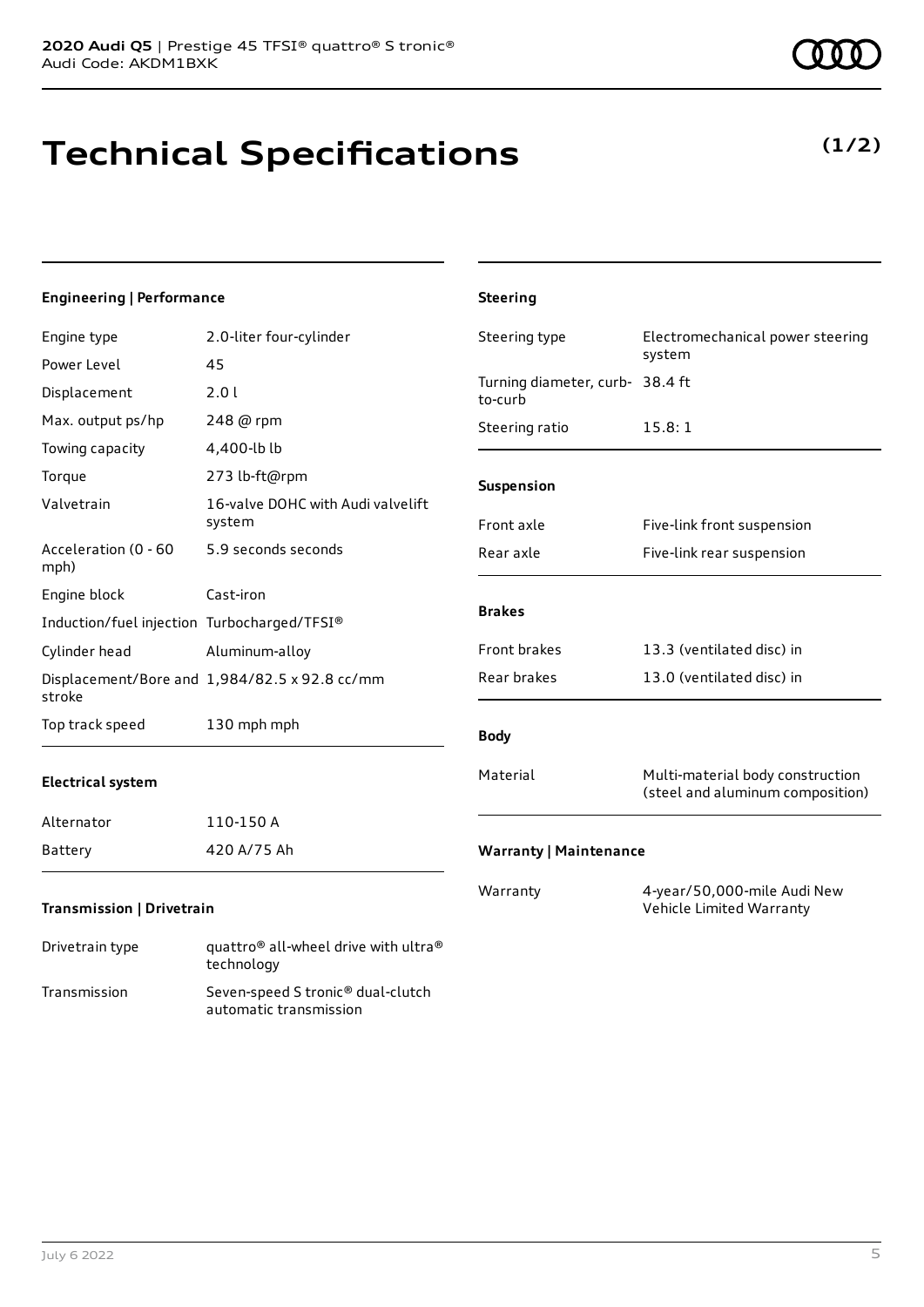# **Technical Specifications**

### **Exterior Measurements**

| Height                           | 65.3 in  |
|----------------------------------|----------|
| Overall width without<br>mirrors | 74.5 in  |
| Length                           | 183.6 in |
| Wheelbase                        | 111.0 in |
| Drag coefficient                 | 0.32 Cw  |
| Overall width with<br>mirrors    | 84.3 in  |
| Track rear                       | 63.3 in  |
| Track front                      | 63.6 in  |
| Curb weight                      | 4045 lb  |
| Ground clearance,<br>loaded      | $8.2$ in |

### **Interior measurements**

| Seating capacity                          | 5                      |
|-------------------------------------------|------------------------|
| Shoulder room, rear                       | 56.5 in                |
| Head room with front<br>sunroof           | 40.2 in                |
| Leg room, rear                            | 37.8 in                |
| Shoulder room, front                      | 57.7 in                |
| Head room with rear<br>sunroof            | 37.7 in                |
| Head room, rear                           | 39.3 in                |
| Leg room, front                           | 41.0 in                |
| Head room, front                          | 41.7 in                |
| Cargo volume, rear<br>seatbacks up/folded | 25.1/53.1 cu ft, cu ft |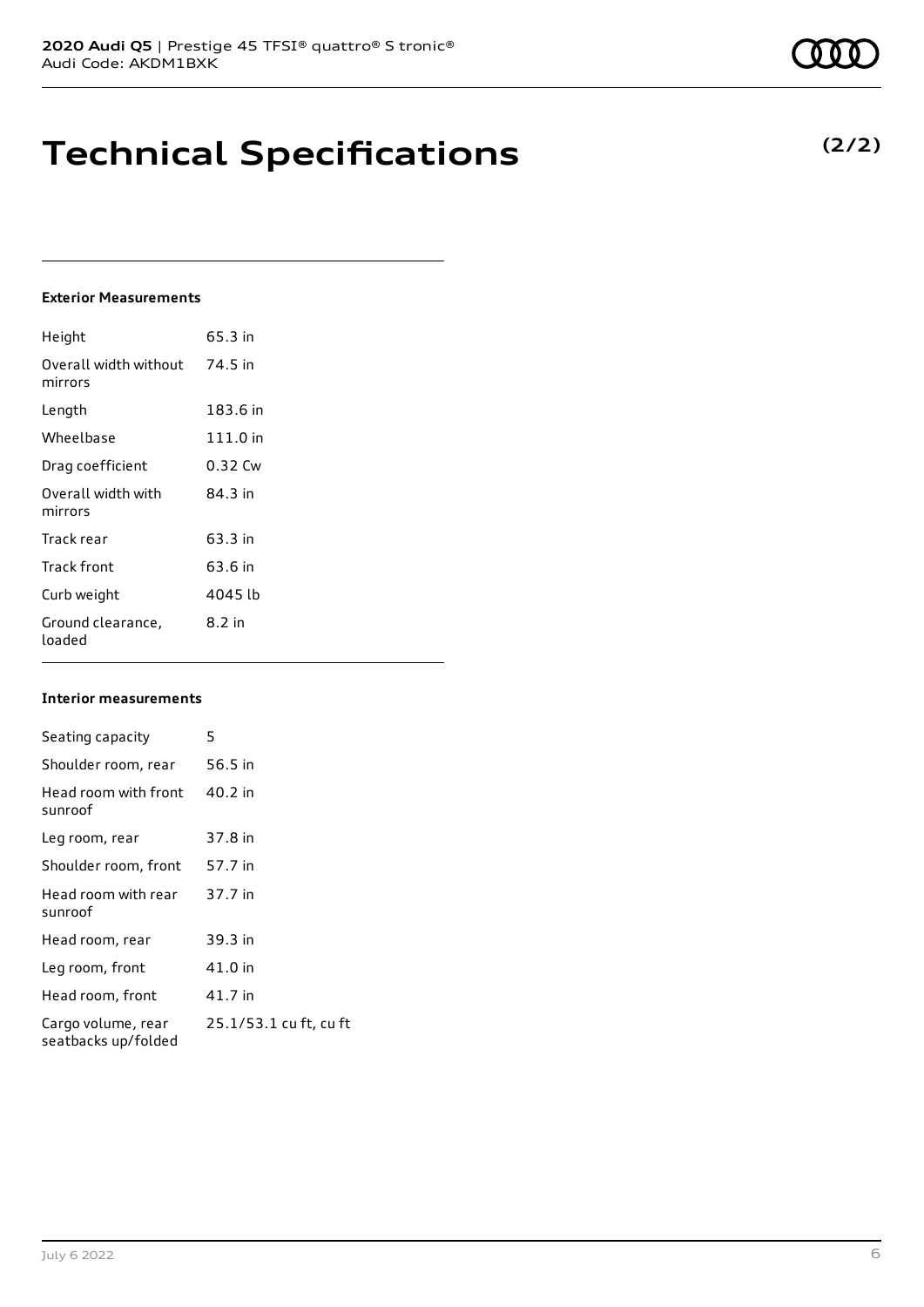## **Consumption- and emission**

### **Consumption by NEDC**

| urban       | 22 mpg |
|-------------|--------|
| extra-urban | 28 mpg |
| combined    | 24 mpg |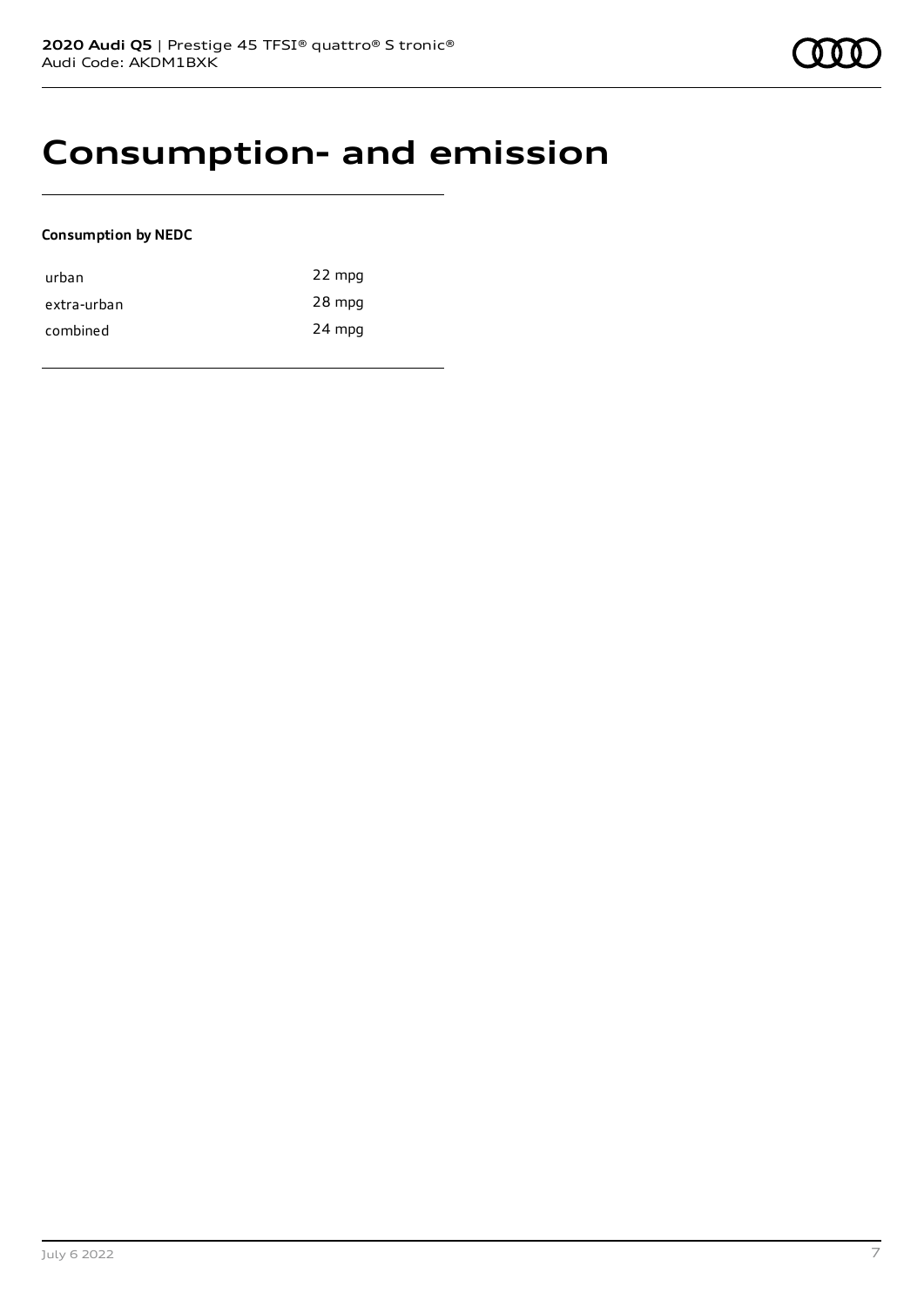# **Contact**

Dealer **Audi Norwell**

59 Pond St 02061 Norwell MA

Phone: +17812615000 FAX: 7818712339

www: [https://www.audinorwell.com](https://www.audinorwell.com/)